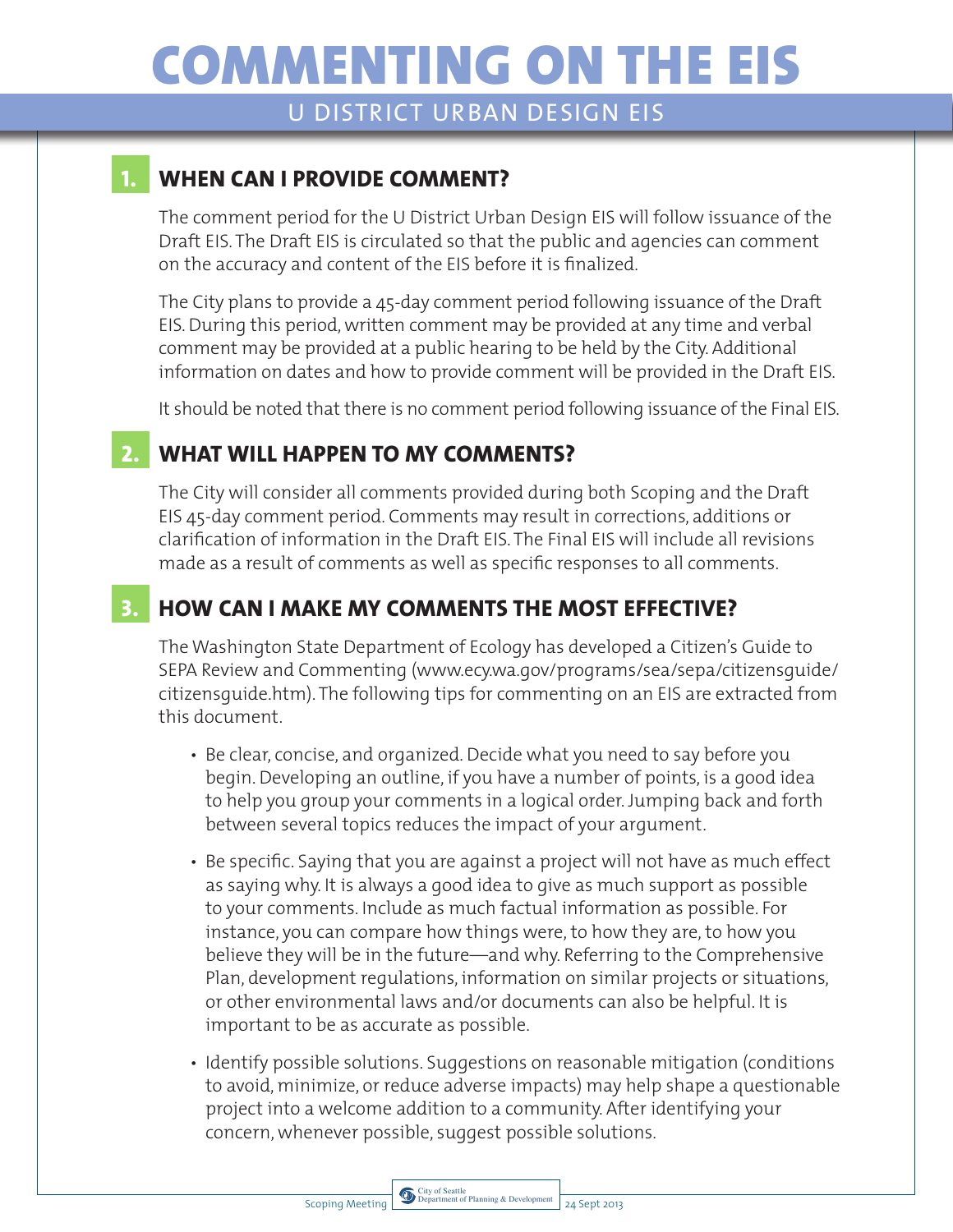# SEPA EIS PROCESS

U DISTRICT URBAN DESIGN EIS

#### **1. WHAT IS SEPA?**

The State Environmental Policy Act (SEPA) is a state policy established in RCW 43.21C that requires state and local agencies to consider the likely environmental consequences of governmental decisions, including decisions on neighborhood plans and regulatory changes. Implementing rules (often referred to as the SEPA Rules) are codified in the Washington Administrative Code 197-11 and in Seattle Municipal Code Title 25 Environmental Policies and Procedures. The SEPA Rules provide detail for the environmental review process, including the EIS process.

### **2. WHAT IS AN EIS AND WHY IS IT BEING PREPARED?**

An environmental impact statement, or EIS, is a document that provides an impartial discussion of significant environmental impacts, reasonable alternatives, and mitigation measures that would avoid or minimize adverse impacts. The U District Urban Design EIS is being prepared because the City has determined that the proposal has the potential to result in significant adverse impacts.

## **3. WHAT IS THE DIFFERENCE BETWEEN A DRAFT EIS AND A FINAL EIS?**

A Draft EIS provides the public and agency decision-makers with information on likely significant adverse environmental impacts of a proposal and alternatives and on mitigation measures to reduce impacts. A Final EIS includes all comments received on the Fraft EIS and responses from the City, and may include revisions to the Draft EIS based on comments received and new information learned.

### **4. HOW WILL I KNOW WHEN THE DRAFT EIS IS ISSUED AND WHERE WILL IT BE AVAILABLE?**

The Draft EIS is tentatively scheduled to be issued in March 2014. Should the schedule change, updated information will be posted on the City's project web site.

A notice of availability of the Draft EIS will be posted on the City's U District project web site (See link below.) and emailed to those who have signed up to receive email updates.

**www.seattle.gov/dpd/cityplanning/completeprojectslist/universitydistrict**

The draft EIS will be posted on the City's website and hard copies will be available at several public libraries and the Seattle Department of Planning and Development Public Resource Center.